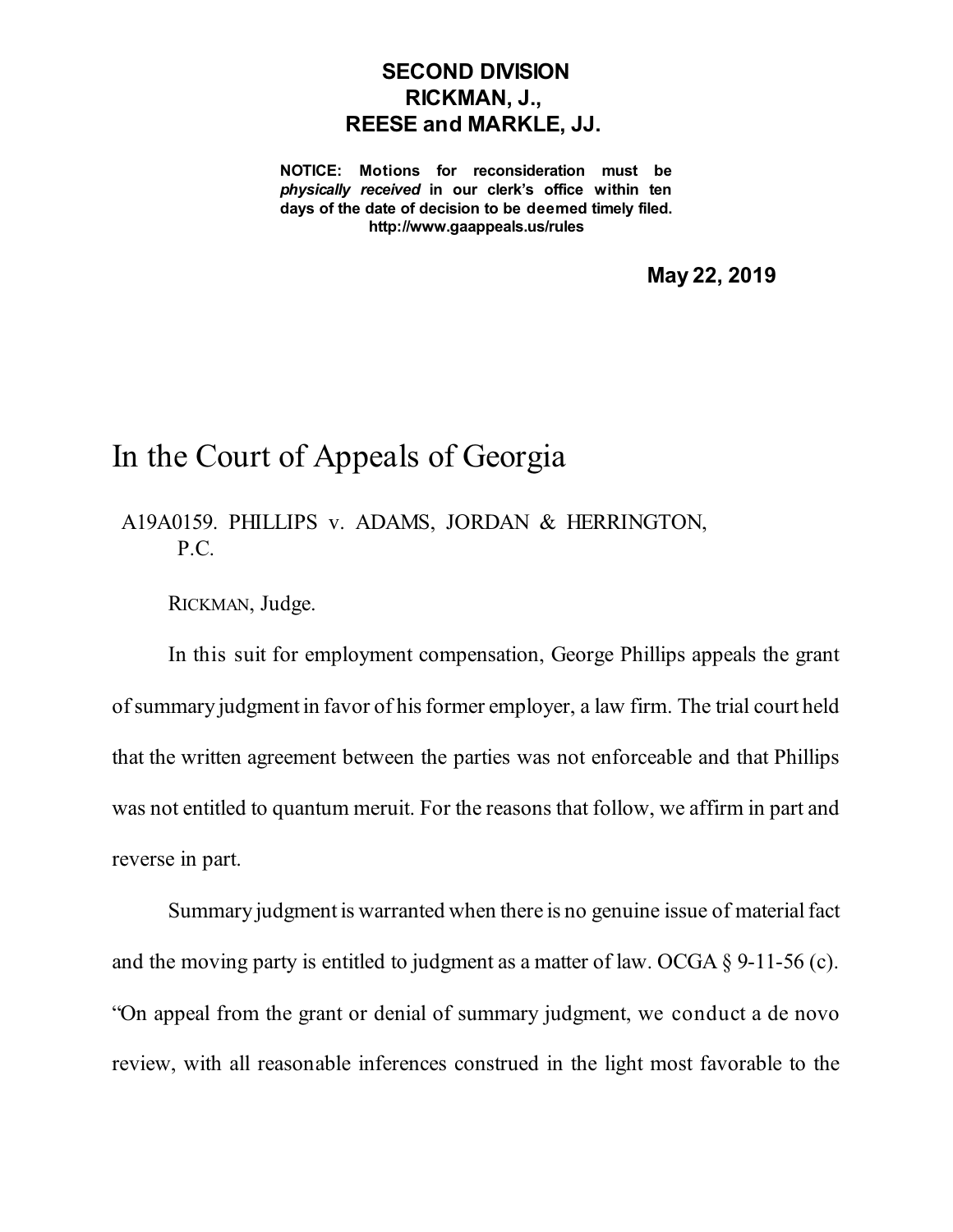nonmoving party." (Citations and punctuation omitted.) *Smith v. Found*, 343Ga. App. 816, 817 (806 SE2d 287) (2017).

So construed, the evidence shows that Phillips retired following a 25-year career practicing medicine, specializing in obstetrics and gynecology. Some years later, he enrolled at Mercer University School of Law, and, for the summers during law school, he obtained an unpaid clerking position with Adams, Jordan & Herrington, P.C., a personal injury law firm located in Macon comprised of three shareholder/partners, an associate, and other staff. After Phillips graduated, passed the Georgia Bar examination, and became a licensed attorney, he asked the firm about employment and was offered and accepted a job as a contract associate working primarily on medical malpractice cases that were handled on a contingency fee basis.

The terms of the December 16, 2013 employment agreement were stated on the first page of a two-page letter. <sup>1</sup> The letter agreement provided that "upon successful resolution" of a case, Phillips would be paid a "portion of the fee," "on a case by case basis," based on "the extent" of his work on the case:

<sup>&</sup>lt;sup>1</sup> Phillips began his employment approximately two or three weeks earlier.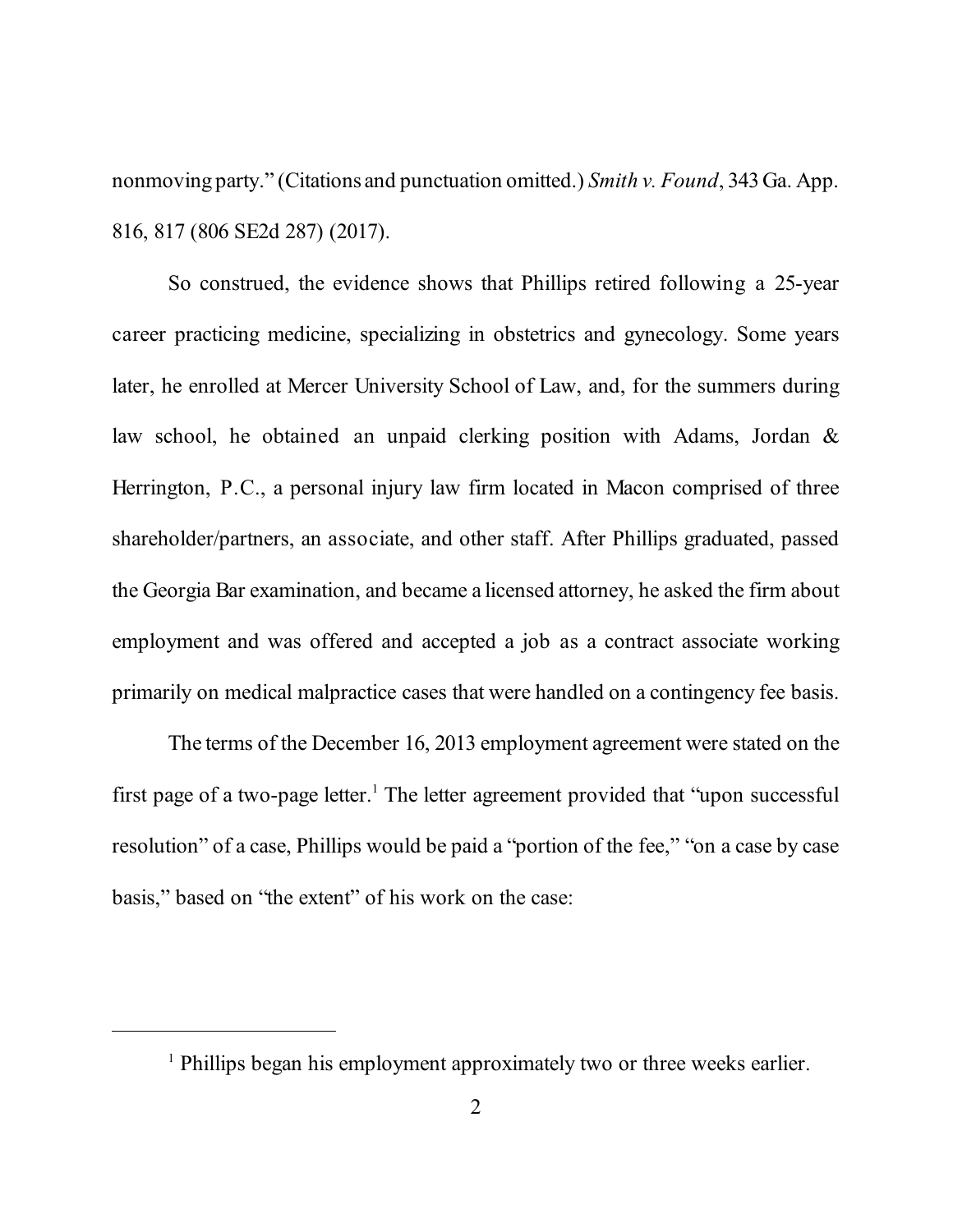I am writing this letter to confirm your relationship with the firm. As of the date of this letter, you have joined the firm as a contract associate. We have agreed that in lieu of a stated salary your compensation as a contract associate will be production based and outcome determinative. You will primarily work on medical malpractice cases at the firm and you will be paid upon successful resolution of the cases in which you are involved. Your portion of the fee will depend on the extent of your work on the case and will be determined on a case by case basis. The firm will be responsible for all case expenses.<sup>2</sup>

The agreement provided that it could be terminated by either party "upon thirty (30) days written notice." Caroline Herrington, a partner in the firm, drafted the letter agreement.

After working for several months, the firm paid Phillips \$10,000 as an "advance."But Phillips did not receive any other compensation during his first twelve months with the firm.

In ameeting in late 2014 with James Jordan, another partner, Phillips explained that he needed to show a bank that he had income of at least \$6,000 a month to obtain a construction loan and subsequent mortgage to finance building a home. As a result of the meeting, Phillips understood that Jordan had agreed, on behalf of the firm, to

<sup>&</sup>lt;sup>2</sup> The firm also agreed to pay all overhead costs and malpractice insurance.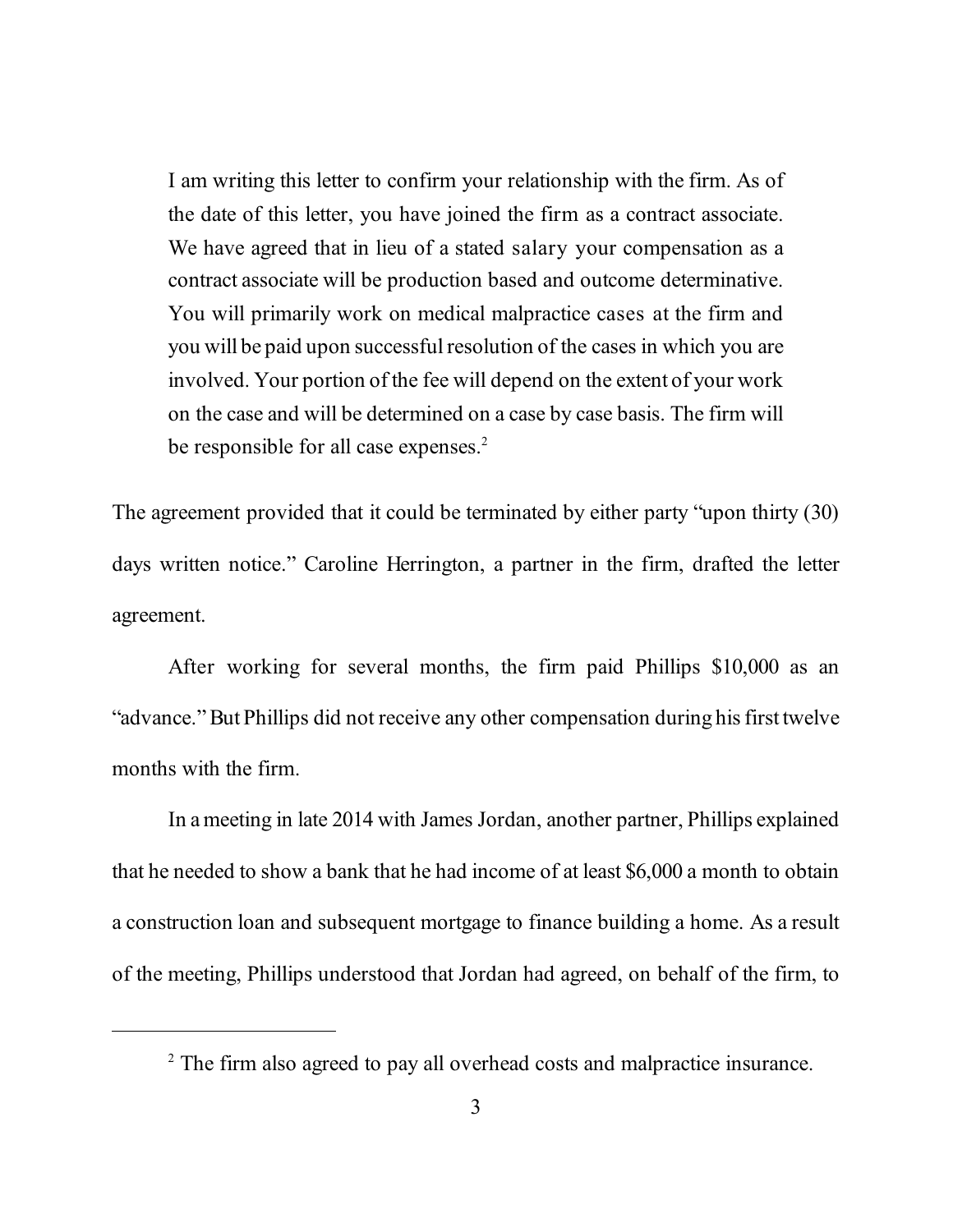begin paying Phillips a semi-monthly salary as an advance on compensation under the December 2013 agreement, with the understanding that his future share of compensation from successful cases would be reduced accordingly. Jordan averred, however, that Phillips simply wanted to convert to salaried employment and that the December 2013 contract terminated at that time. Jordan averred that as a consequence of the change, Phillips was "not entitled to anything" for the first eleven or twelve months that he worked at the firm, despite the fact that the firm was satisfied with Phillips's work prior to the change. As a result of the meeting, effective December 1, 2014, the firm began to pay Phillips twice a month at a rate of \$80,600 a year; Phillips, however, did not begin to receive other routine benefits of employment at that time. Also, the firm did not give Phillips written notice of termination of the December 2013 agreement, as required therein.

At the time Phillips began to receive a salary, three significant cases upon which Phillips had worked were close to settlement. In the early months of 2015, the firm recovered on the three cases, but when Phillips asked about his share he "[n]ever got a straight answer." In July 2015, Phillips submitted a letter to the firm requesting compensation in accordance with the December 2013 agreement. Not satisfied with the firm's response, he tendered his resignation via letter on July 31, 2015. The firm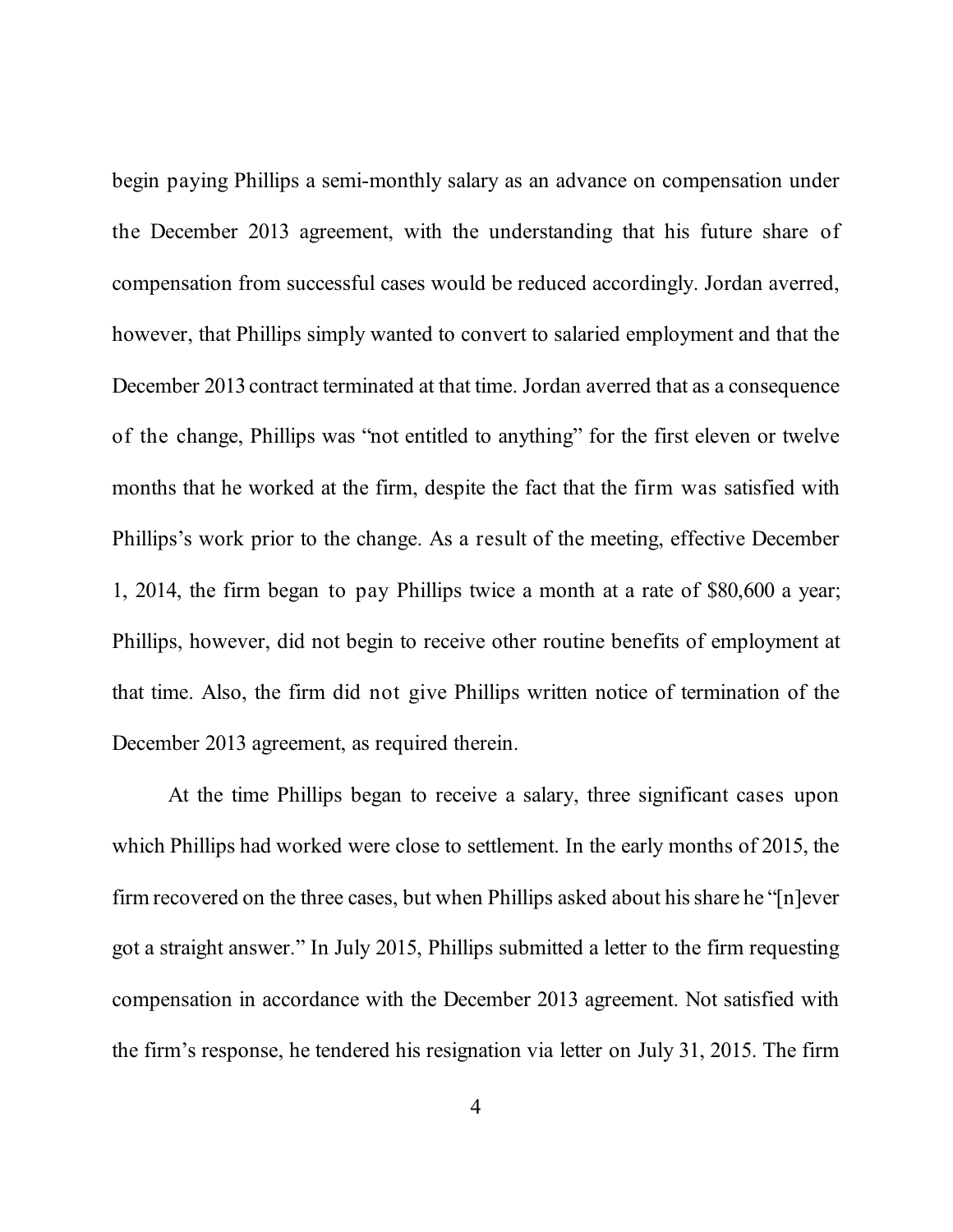responded in writing that Phillips had asked to be put on a straight salary as opposed to remaining under the December 2013 agreement.

Phillips eventually filed suit against the firm, asserting alternative claims of breach of contract and quantum meruit. The firm later moved forsummary judgment, and, following a hearing, the court granted summary judgment in favor of the firm on both claims. The court held that the dispute as to whether the salary paid to Phillips was an advance on future payments under the December 2013 agreement was not relevant to resolution of the case because the December 2013 agreement was too indefinite to be enforced. The court further held that Phillips was not entitled to quantum meruit for his work at the firm because there was no dispute that the parties had a contractual agreement, and quantum meruit is not an available remedy when there exists an express contract for the same work. Phillips appeals both rulings.

1. Phillips contends the trial court erred by holding that the December 2013 agreement was too indefinite to be enforced.

To be enforceable, "the promise of future compensation must . . . be for an exact amount or based upon a formula or method for determining the exact amount of the [payment]." (Citation and punctuation omitted.) *Arby's, Inc. v. Cooper*, 265Ga. 240, 241 (454 SE2d 488) (1995). The rationale for this rule "is that the sum of money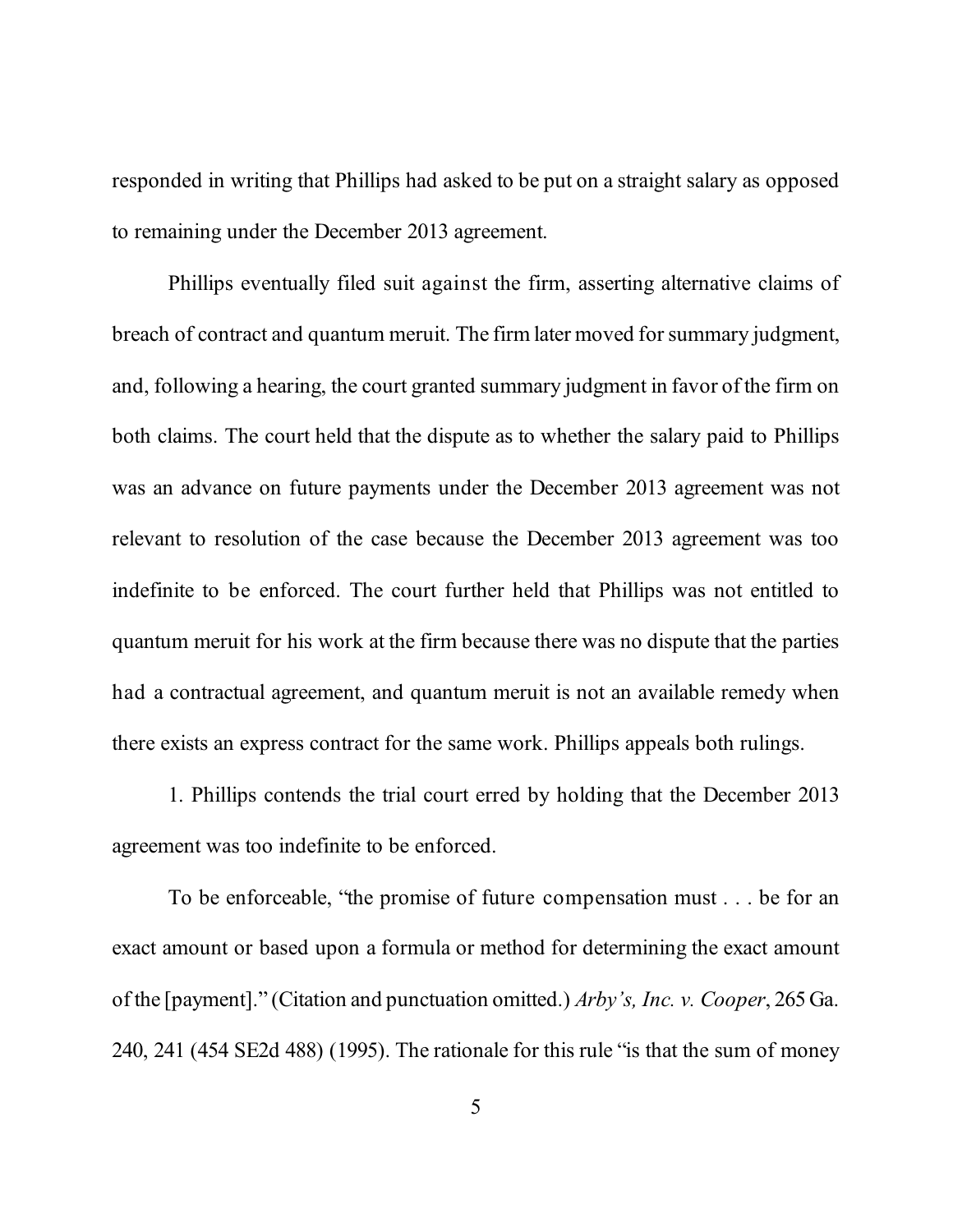to be paid for performance of services under a contract should be definitely and objectively ascertainable from that contract." Id. Where the basis for rendering certain a payment of future compensation "is at least in part afforded by a future exercise of discretion. . . , the promise [of future compensation] amounts to a promise to change the terms of compensation in the future and, thus, is an unenforceable executory obligation." Id.

Although Phillips strongly argues that the December 2013 agreement provided a formula for calculating compensation, in his brief in the trial court, Phillips admitted that the firm retained some discretion in how compensation would be calculated. In addition to this admission, Phillips's own testimony shows that the December 2013 agreement provided, at best, only a partial formula for calculating compensation. Although the agreement provided that he would be paid a "portion of the fee," "on a case by case basis," based on "the extent" of his work on the case, he testified that he understood that compensation under the agreement "would be fairly determined by the partners, based on [his] work" on a case, which implies discretion by the partners. When asked whether his compensation would be determined as "an hour-by-hour calculation, comparing the amount of your work versus other people in the firm," Phillips replied, "[I]t was more broad than that. It was based on my degree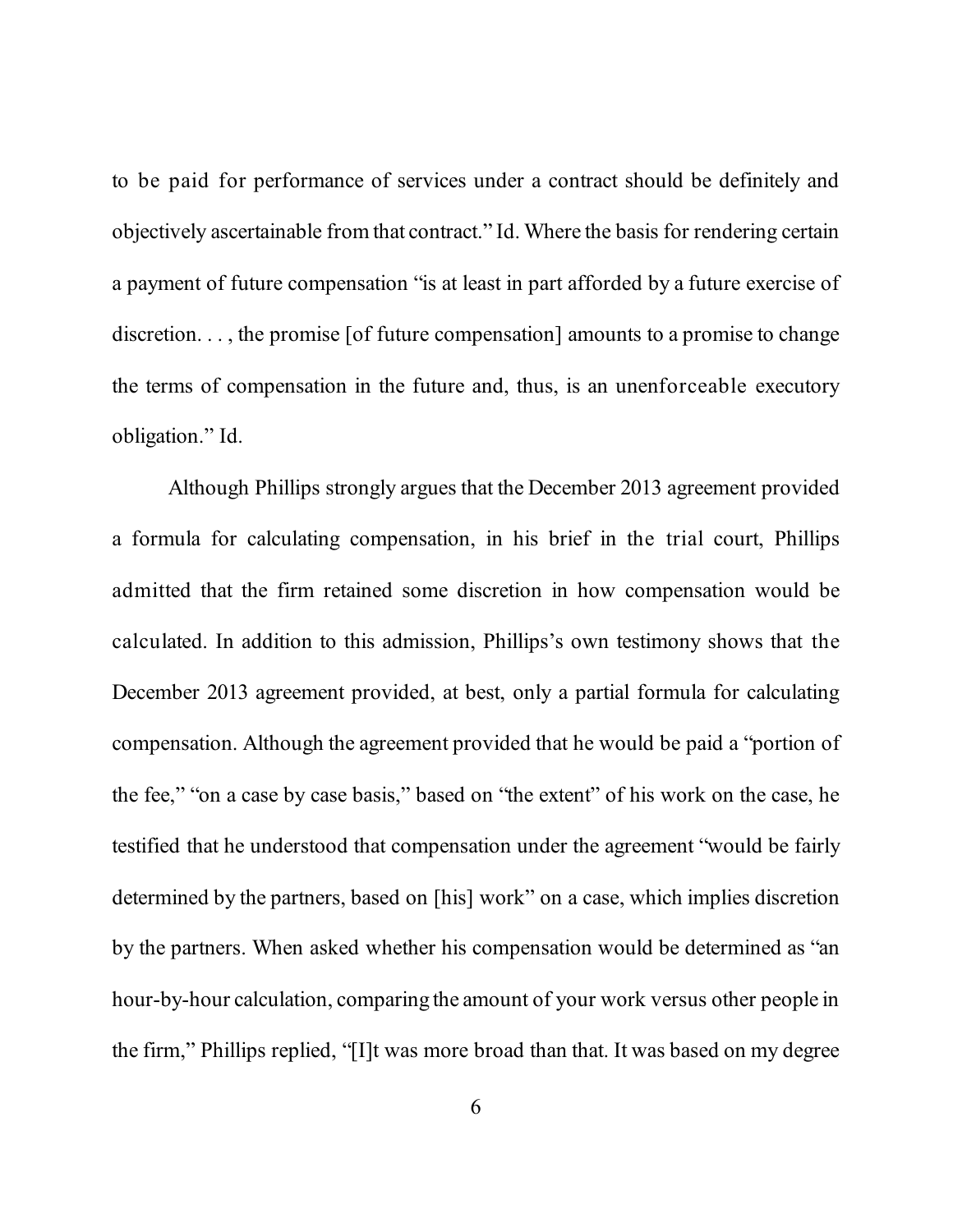of involvement both as a physician and an attorney on a case." Yet the agreement does not provide a way to value Phillips's involvement as a physician versus his value as an attorney. Furthermore, according to Phillips, the firm does not track billable hours, so Phillips "assumed" that the firm would have to look at pleadings and other documents to formulate a percentage that would show a person's involvement in a case.

Phillips also testified that he would expect the firm to calculate a fee that was fair based on the firm's and his own perception of the hours worked on a case, which implies that the parties would have to reach an agreement in the future, which belies that the agreement contains a formula. And he admitted that he was making assumptions about how the firm would determine percentage involvement in a case. Finally, the agreement does not define how to measure "the extent" of Phillips's work on a case. As his own testimony shows, it could be based on a simple analysis of hours worked or it could take into consideration other factors, such as Phillips's medical experience. Even construing the agreement against the drafter does not provide enough specificity such that a formula for calculating compensation can be determined.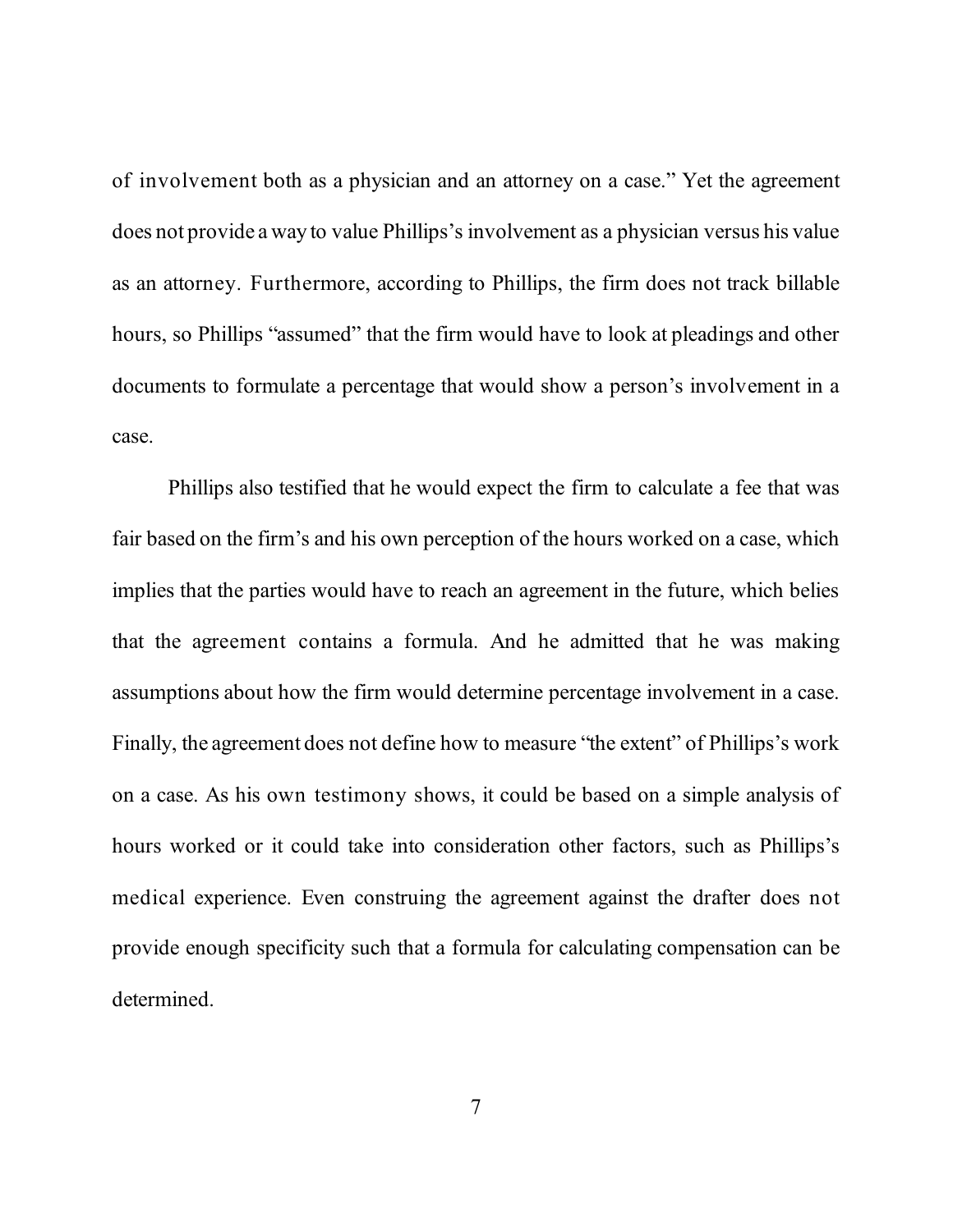Accordingly, the trial court did not err in determining that the December 2013 agreement constituted an unenforceable executory obligation. See *Arby's*, 265 Ga. at 241-242 (where agreement for future compensation was based partially on a formula and partially on the discretion of one party, the agreement was not enforceable); *Jackson v. Ford*, 252 Ga. App. 304, 306-307 (1) (a) (555 SE2d 143) (2001) (agreement to pay associate attorney a bonus of between 10 and 15 percent of contingency fees received in cases on which associate did "substantial" work was too indefinite to be enforced both because the firm retained discretion for setting the percentage within the range and because the agreement did not provide a method for determining what constituted "substantial" work). Compare *Dye v. Mechanical Enterprises*, 308 Ga. App. 311, 314 (708 SE2d 24) (2011) (contract enforceable where it contained no element of discretion concerning whether plaintiff would be paid a commission or how it would be computed; jury could determine the parties' agreement regarding how to calculate the commission).

2. We hold, however, that the trial court erred by granting summary judgment on Phillips's claim of quantum meruit. Evidence was presented to show that in the eleven or twelve months prior to when Phillips began receiving regular salary payments, as well as thereafter, he provided valuable services to the firm. And where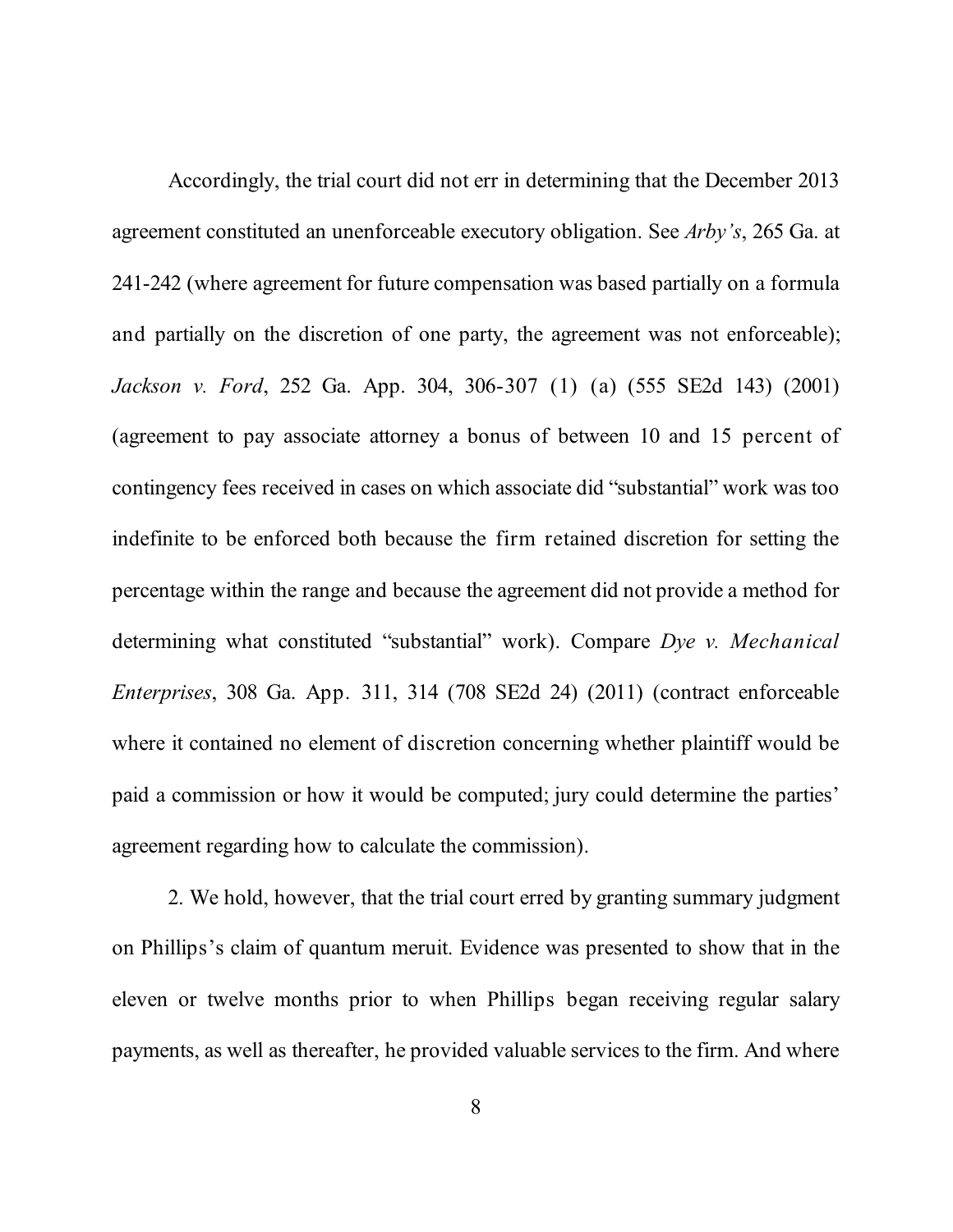a contract between the parties is void for vagueness, quantum meruit is appropriate to compensate a party that provided a benefit to the other party associated with the failed agreement. See *Cochran v. Ogletree*, 244 Ga. App. 537, 539-540 (1) (536 SE2d 194) (2000) (where contract was void for vagueness, no binding contract ever came into existence, but party who rendered benefits under the contract under the good faith assumption of a valid contract was entitled to quantum meruit); see generally *Watson v. Sierra Contracting Corp.*, 226 Ga. App. 21, 28 (c) (485 SE2d 563) (1997) ("Quantum meruit is not available when there is an express contract; however, if the contract is void, is repudiated, or can only be implied, then quantum meruit will allow a recovery if the work or service was accepted and if it had value to the recipient.") (physical precedent only). Compare *Sapp v. Davids*, 176 Ga. 265 (168 SE 62) (1933) ("An express agreement denounced by law[, such as one contrary to public policy,] cannot be made legal and binding as an implied contract, by merely praying for a recovery on quantum meruit of a portion of the amount expressly agreed upon.").